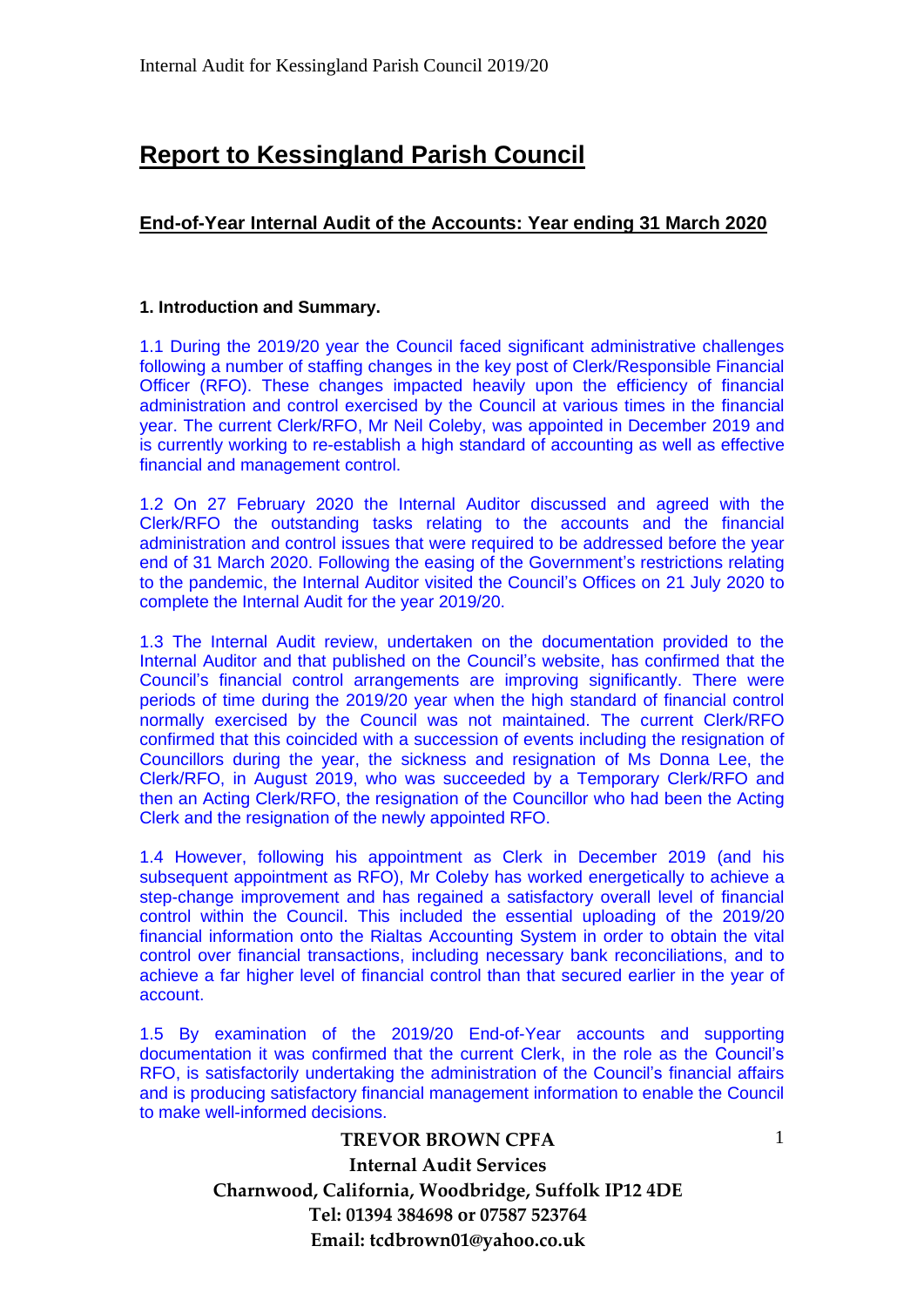1.6 The Accounts for the year confirm the following:

*Total Receipts for the year: £136,608.19 Total Payments in the year: £144,958.94 Total Reserves at year-end: £200,783.15*

1.7 The Draft Annual Governance and Accountability Return (AGAR) to the External Auditors was examined and the following figures agreed with the Clerk/RFO for inclusion in Section 2 (rounded for purposes of the Return):

| Balances at beginning of year (1 April 2019): | Box 1: £209,134   |
|-----------------------------------------------|-------------------|
| Annual Precept 2019/20:                       | Box 2: £116,837   |
| <b>Total Other Receipts:</b>                  | Box 3: £19,771    |
| <b>Staff Costs:</b>                           | Box 4: £62,598    |
| Loan interest:                                | <b>Box 5: £0</b>  |
| All Other payments:                           | Box 6: £82,361    |
| Balances carried forward (31 March 2020):     | Box 7: £200,783   |
| Total cash/short-term investments:            | Box 8: £200,783   |
| <b>Total fixed assets:</b>                    | Box 9: £325,347   |
| <b>Total borrowings:</b>                      | <b>Box 10: £0</b> |

1.8 Sections One and Two of the AGAR were approved by the Council at the meeting held on 10 June 2020. The Internal Auditor has completed the Annual Internal Audit Report 2019/20 within the AGAR.

1.9 The following Internal Audit work was carried out on the adequacy of systems of internal control in accordance with the Audit Plan. All documentation was well presented for the Internal Audit review. Comments and any recommendations arising from the review are made below.

#### **2. Governance, Standing Orders, Financial Regulations and other Regulatory matters** *(examination of Standing Orders, Financial Regulations, Code of Conduct, Formal Policies and Procedures, Tenders where relevant. Acting within the legal framework, including Data Protection legislation).*

2.1 The Council's Standing Orders were reviewed and updated by the Council at the meeting held on 11 April 2018 (Minute 10 refers). New Model Standing Orders were published by the National Association of Local Councils (NALC) in 2018 and provided up-to-date material including 'Responsibilities to Provide Information' and 'Responsibilities under Data Protection Legislation'. The new Model Standing Orders were considered and adopted by the Council at its meeting on 11 March 2020 (Minute 8.1 refers).

2.2 Financial Regulations were reviewed and approved by the Council at the meeting on 12 June 2019 (Minute 9 refers). NALC issued new Model Financial Regulations in August 2019. An up-dated version of Financial Regulations, reflecting the new model document and the Council's own changes in structure and operation, was presented to the Council on 11 March 2020 and was accepted and adopted (Minute 7.3 refers).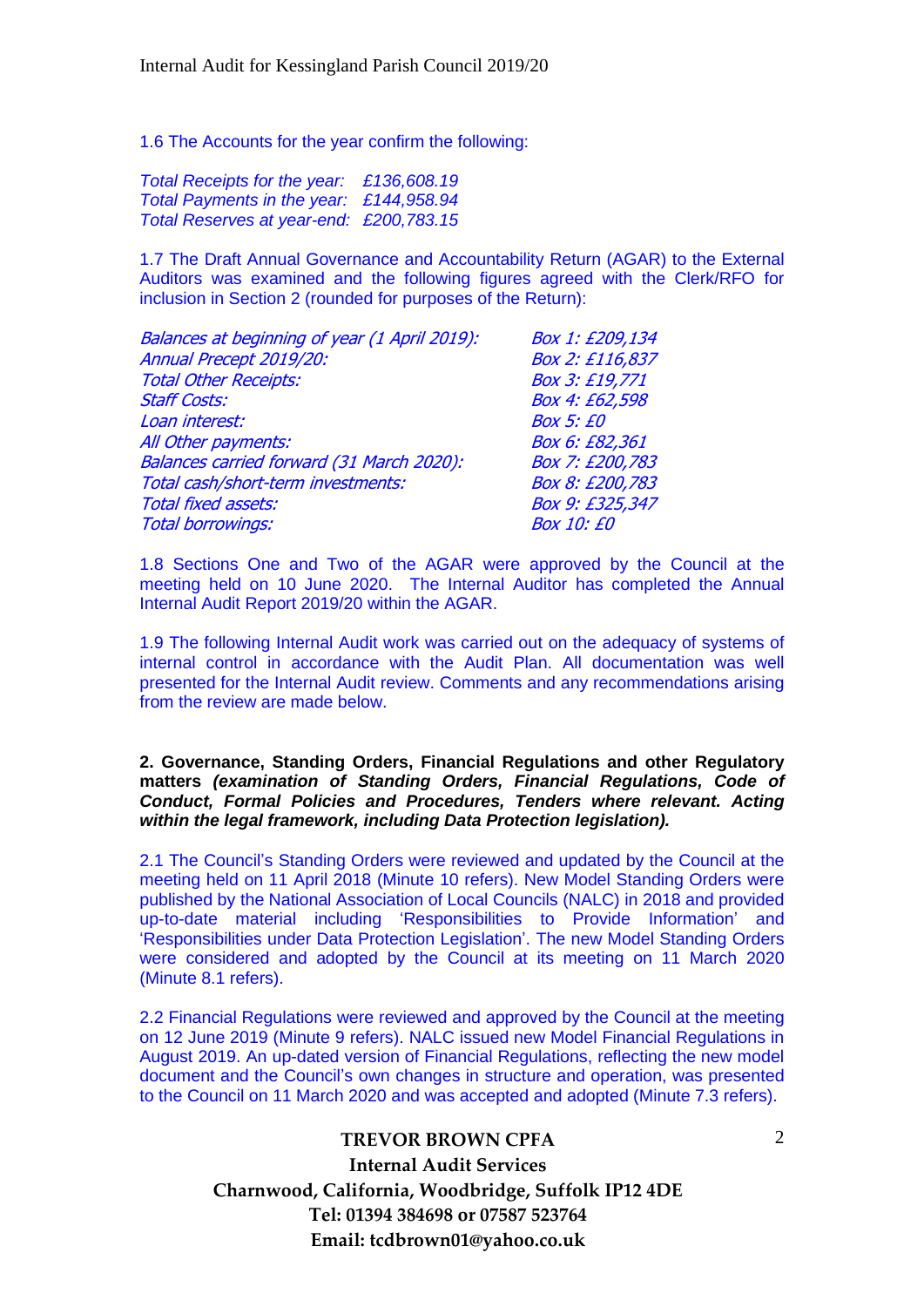2.3 The Council resolved to apply the General Power of Competence (GPoC) at its meeting on 15 May 2019. The Council declared at that time that it was an eligible Council to use GPoC, having at least two-thirds elected Councillors and a suitably qualified Clerk, and adoption of the Power was agreed (Minute 16 refers).

2.4 The Membership and Terms of Reference for the Council's Working Groups for 2019/20 were approved by the Council at its meeting on 15 May 2019 (Minutes 7 and 8 refer). The Membership was reviewed, and revisions and additions made by the Council, as required, at the meetings on 11 December 2019 (Minute 6b refers) and 12 February 2020 (Minute 8.1 refers).

2.5 At its meeting on 10 July 2019 the Council resolved to establish a new Planning Committee and agreed the Terms of Reference (Minute 8 refers). As part of the overall governance arrangements, the Council agreed at its meeting on 11 December 2019 (Minute 6a refers) that Working Groups would revert to Committees (as from 1 April 2020) in order to enable Chairpersons to have a budget, members of the public to attend the meetings and Agendas and Minutes to be publicly available.

2.6 The new structure was reviewed by the Council at its meeting on 11 March 2020 (Minute 8.2) and the following Committees were agreed:

- Leisure & Amenities Committee
- Planning Committee
- Finance and Governance Committee
- Personnel Committee

The Highways and Footpaths Working Group would remain. Terms of Reference and membership of the Committees and the Working Group were agreed. The Council also maintains four other Working Groups in respect of Heritage, Health and Safety, Events and Emergency Planning.

2.7 The Council demonstrated good practice by adopting, at its meeting on 13 February 2019, a Community Engagement Policy which sets out how the local community is kept informed and is able to contribute to the activities and decisionmaking of the Council. An Action Plan was subsequently produced outlining key initiatives for promoting community engagement and support. At its meeting on 10 July 2019 the Council approved the Community Engagement Action Plan and the actions detailed within it and referred the Plan to the newly formed Events Working Group for implementation (Minute 10 refers).

2.8 The Council declared a Climate Change Emergency at its meeting on 10 July 2019 and resolved to work with other external organisations in order to become carbon neutral by 2030 (Minute 14 refers).

2.9 At the meeting held on 15 May 2019 the Council formally re-appointed the Clerk to the Council, Ms. Donna Lee, as the Council's Responsible Finance Officer (RFO) (Minute 14 refers). The Council received and accepted Ms Lee's resignation at its meeting on 11 September 2019 (Minute 3 refers). Assistance was subsequently obtained from the Suffolk Association of Local Councils (SALC) leading to the Council formally appointing a Temporary Clerk (Andrea Downes) and a Temporary RFO (Karen Forster) at its meeting on 9 October 2019 (Minutes 2 and 3 refer). The

3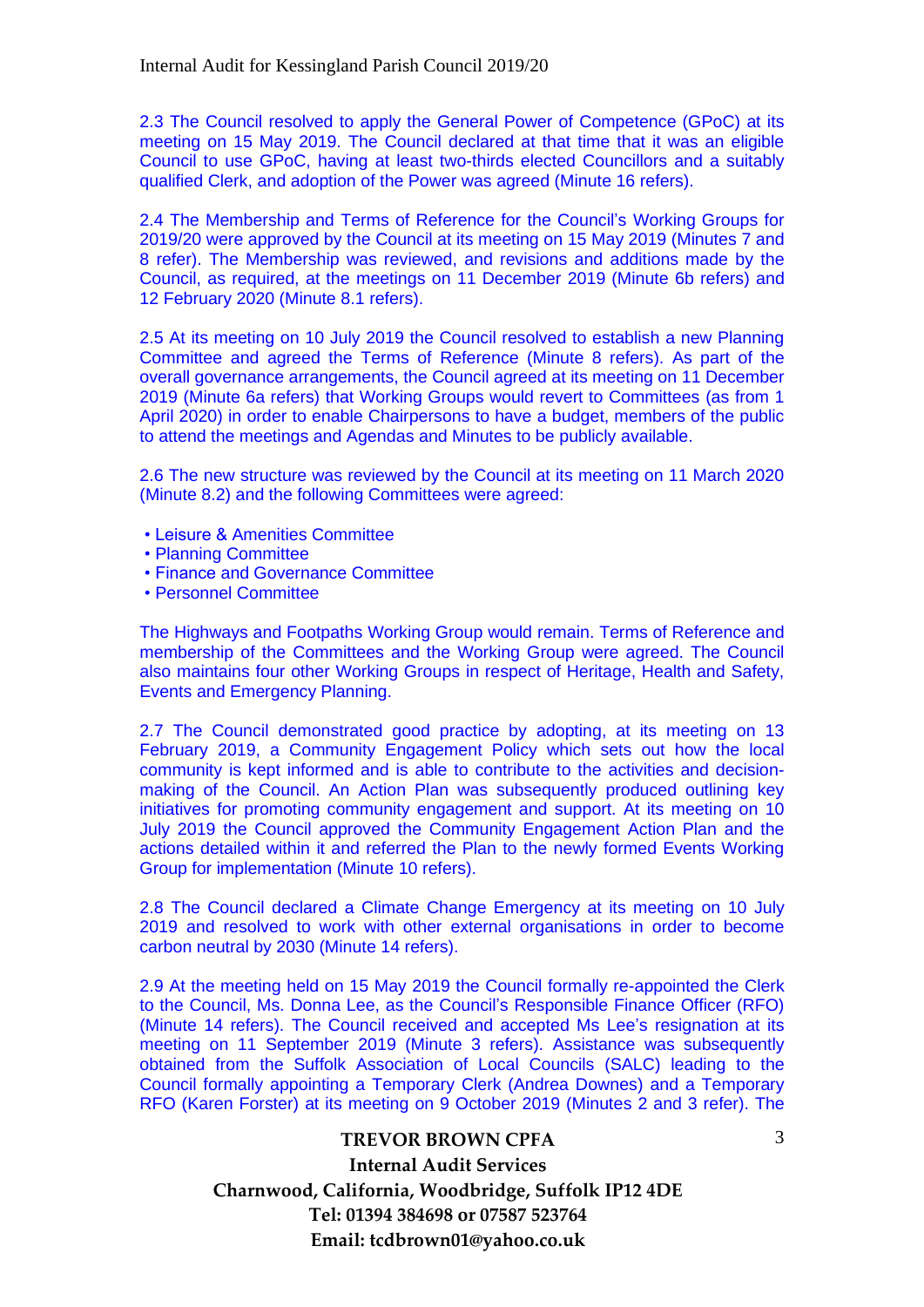Minutes of the Council meetings held on 13 November 2019 and 11 December 2019 record that an Acting Clerk and RFO, Janine Sapwell, was in attendance.

2.10 The Minutes of the meeting of the Council on 15 January 2020 record that Janine Sapwell had tendered her resignation just before Christmas 2019 and would leave her post on the 21st January 2020 (Minute 5.1 refers) The current Clerk/RFO, Mr Neil Coleby, was in attendance at the meeting, having been appointed as Clerk in December 2019. Following the resignation of the then RFO in post, Mr Coleby was subsequently appointed as the Council's permanent RFO.

2.11 At its meeting on 11 March 2020 the Council noted that the Personnel Committee, under delegated powers, had appointed Mrs Shelley Hogg as Assistant Parish Clerk with effect from 23 March 2020 (Minute 12.1 refers).

2.12 The Council's Minutes were normally well presented in the year of account and provided clear evidence of the decisions taken by the Council in the year. However, it is considered that the Minutes of the Council meeting on 15 January 2020 were too brief to enable residents and local taxpayers to view the Council's decisions in any context and failed to provide the transparency expected. However, the Minutes of the later meetings held on 12 February 2020, 11 March 2020, 16 March 2020 and 10 June 2020 were very well presented and provide clear evidence of the decisions taken by the Council.

2.13 During the year 2019/20, a Report by the Council's Temporary RFO, Karen Forster, provided comments and observations upon a wide range of issues regarding the financial systems operating at the time. The current Clerk/RFO has examined the Report and has addressed many of the points raised.

2.14 The Clerk/RFO has confirmed to Internal Audit that a Co-Option to the Council took place on 11 December 2019 without a Proposer and Seconder and with a vote taken in closed session. The Clerk/RFO advised that he will be reviewing the Council's procedures regarding Co-Option to the Council in order to ensure that the formal procedure is fair and equitable and that full transparency is maintained at all times in the process.

2.15 The Council is registered with the Information Commissioner's Office (ICO) as a Fee Payer/Data Controller for the provision of council services under Data Protection legislation (Registration ZA287505, expiring 16 October 2020). There is currently no legal requirement for a local council to appoint a Data Protection Officer (DPO) and the Clerk/RFO advised Internal Audit that a DPO has not been formally appointed by the Council.

2.16 The Council demonstrates compliance with the GDPR through its adoption of a Data Protection Policy, a Data Retention Policy, Data Mapping Schedule, GDPR Risk Assessment and the maintenance of appropriate Privacy Notices and Consent Forms. The Council's Publication Scheme is displayed on the Council's website.

2.17 The Council maintains and undertakes regular reviews of a wide range of formal Policies and Procedures. At its meeting on 9 January 2019 the Council reviewed and adopted staff related Policies (Dignity at Work, Disciplinary and Grievance, Training and Development, Health and Safety and Lone Worker).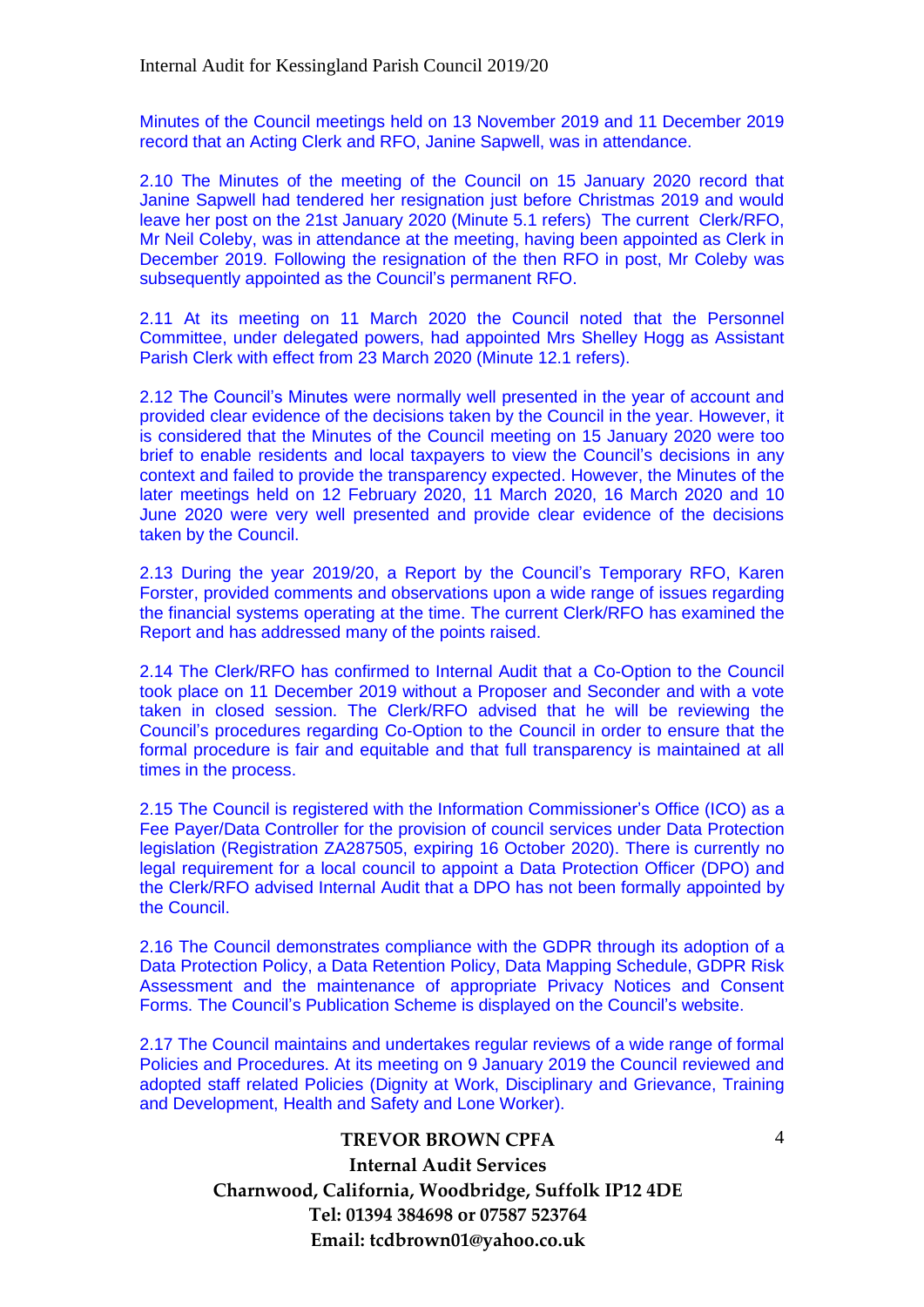2.18 At its meeting on 11 March 2020 the Council received a list of all existing Policies, Procedures and Protocols and agreed to adopt them with the proviso that they should be referred to the Finance and Governance Committee for review and up-dating during the year 2020/21 (Minute 8.4 refers).

2.19 The Council re-adopted the Suffolk Code of Conduct at its meeting held on 15 May 2019 (Minute 18 refers). The Code applies to all Councillors for the purpose of assisting a Local Council to discharge its duty to promote and maintain high standards of conduct within its area. Local Councils are currently being consulted upon an up-dated Code of Conduct.

2.20 The Clerk/RFO provides reports to Council on Community Infrastructure Levy (CIL) matters, including sums received. Details of the 2018/19 CIL Report were presented to Council on 12 February 2020 (Minute 9.3 refers). The amount of £9,527.22 CIL funds were received in the year 2019/20 giving an overall balance of £42,378.71. An amount of £20,331.31 was transferred from CIL funds to General Reserves on 31 March 2020 and resulted in a balance of CIL funds of £22,047.40 at the year end. The CIL Report for the year 2019/20 has to be submitted to the District Council no later than 31 December 2020.

#### **3. Accounting Procedures and Proper Book-keeping** *(examination of entries in the Cashbook, regular reconciliations, supporting vouchers, invoices and receipts and VAT accounting).*

3.1 During significant periods of time in the 2019/20 year prior to and following the resignation of Ms Lee as Clerk/RFO, the Rialtas Accounting System was not kept up to date with the payments and receipts made by the Council. As such, a reconciliation between the Accounts and the Council's bank statements was not achieved resulting in a reduction in the standard of financial control previously exercised by the Council. Following his appointment in December 2019 the current Clerk/RFO proceeded to complete the upload of 2019/20 financial information onto the Rialtas Accounting System in order to re-gain overall financial control and to facilitate the necessary bank reconciliations.

3.2 The Council commissioned Rialtas Business Solutions Ltd (RBS) to close the 2019/20 Accounts on its behalf. The Cashbook and Receipts and Payments Account and supporting data completed by the Clerk/RFO with the assistance of Rialtas were found to be in good order and well presented.

3.3 VAT payments are tracked and separately identified within the Cashbook. The VAT paid by the Council is normally recovered from HMRC on an annual basis. The reimbursement of £3,515.66 VAT paid in the period April 2017 to March 2018 was received at bank on 10 May 2018. Similarly, the re-claim of £5,437.32 VAT paid in the period 1 April 2018 to 31 March 2019 was received at bank on 13 June 2019.

3.4 The Clerk/RFO submitted the re-claim for the £11,074.76 VAT paid in the year 2019/20 to HMRC on 26 May 2020 and the amount was received at bank on 15 June 2020.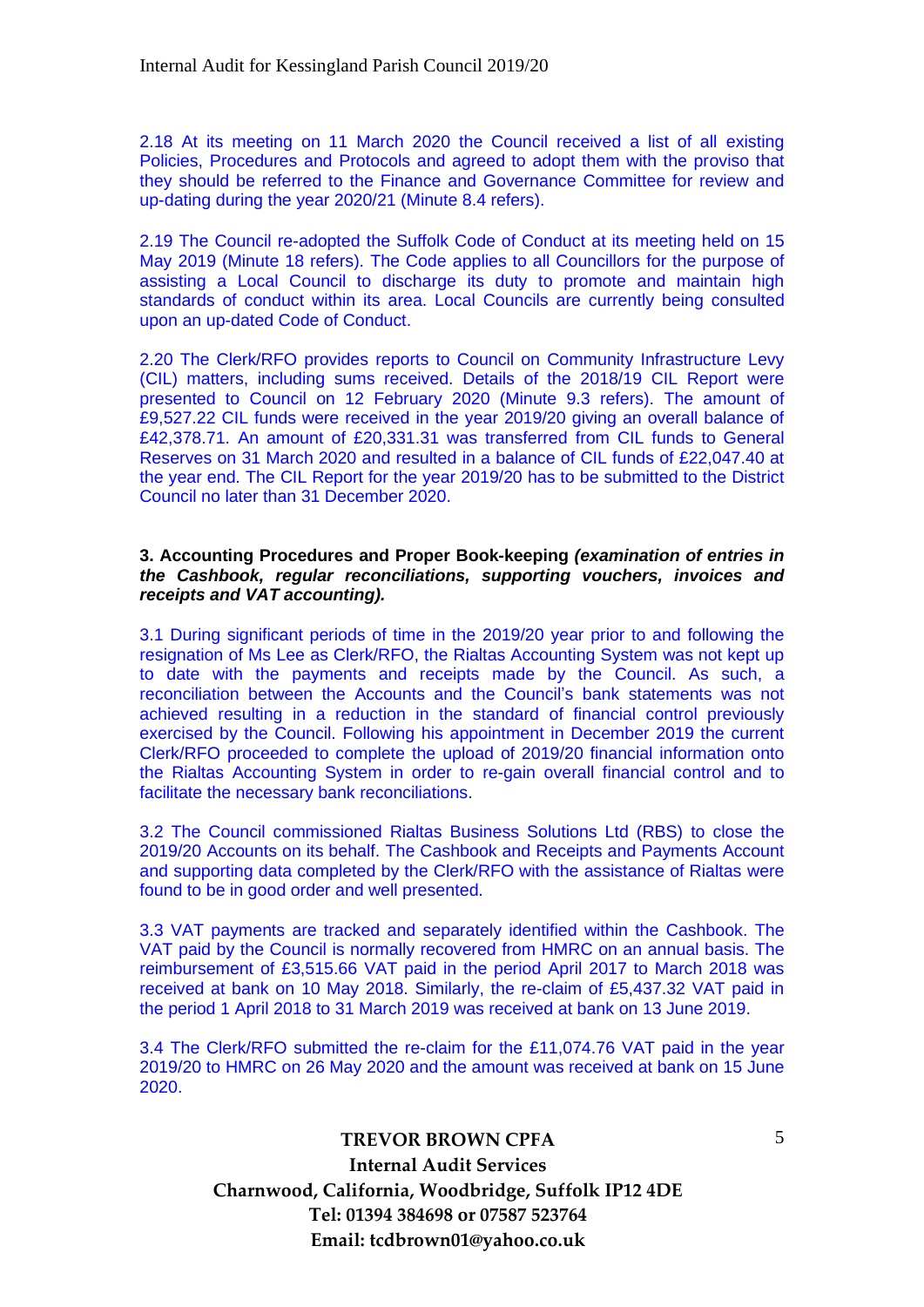3.5 The Cashbook is well referenced and provides a good audit trail to the Bank Statements and the financial information prepared by the Clerk/RFO. A sample of payments was examined and found to be in good order; supporting invoices and vouchers were in place.

3.6 It was noted that a number of payments were listed under Grants and Donations Paid, including the 'Raise the Roof' Contribution of £200. The Report by Karen Forster (see item 2.13 above) referred to the donations being made by the Council and she advised that '*Donations must never be given to political organisations or religious groups as this is illegal. Consequently, the donation to the Raise the Roof fund at the local church, made in June, should not have been made. I don't know what you can do about that'.*

3.7 With respect to this matter, the Council should ensure that procedures are in place to prevent any ultra vires payments being made. It is the responsibility of Councillors to satisfy themselves that they have the appropriate legal power to incur expense, thereby it is a requirement that the Council ensures that all financial decisions and payments made are in accordance with statute and that the Council is not taking any decisions or making payments that are ultra vires. Some Councils expand the financial reports presented to each meeting to include the listing of the legislative power under which each payment is being made. This will assist to inform Councillors that their decisions and the payments agreed are not ultra vires.

#### **4. Internal Control and the Management of Risk** *(Review by Council of the effectiveness of internal controls, including risk assessment, and Minuted accordingly).*

4.1 The Annual Risk Assessment documentation was considered and approved by the Council at its meeting on 15 May 2019 (Minute 15 refers). The Assessment provides a comprehensive analysis of the risks faced by the Council and the control measures in place to mitigate the risks identified.

4.2 At its meeting on 11 March 2020 the Council considered and adopted the Internal Controls Statement and Policy (Minute 7.6 refers). The Council also agreed to appoint a Councillor to act as the Internal Controls Reviewer with responsibility for the review of bank reconciliations and petty cash transactions on a monthly basis and to complete the annual end-of-year internal control audit (Minute 7.7 refers). The Internal Control Statement includes a list of the control tests to be undertaken on a quarterly basis, with the requirement that a written report of any findings is to be submitted to the Council and Minuted as evidence of the action taken.

4.3 The Council accordingly complied with the Accounts and Audit Regulations 2015 which require a review by the Full Council at least once a year of the effectiveness of the Council's system of internal control, including the arrangements for the management of risk, with the review suitably Minuted.

4.4 Insurance was in place for the year of audit. At its meeting on 11 September 2019 the Council noted that its insurance policy was due to expire at the end of September 2019; quotations had been received and payment of the renewal premium was agreed (Minute 4 refers).

6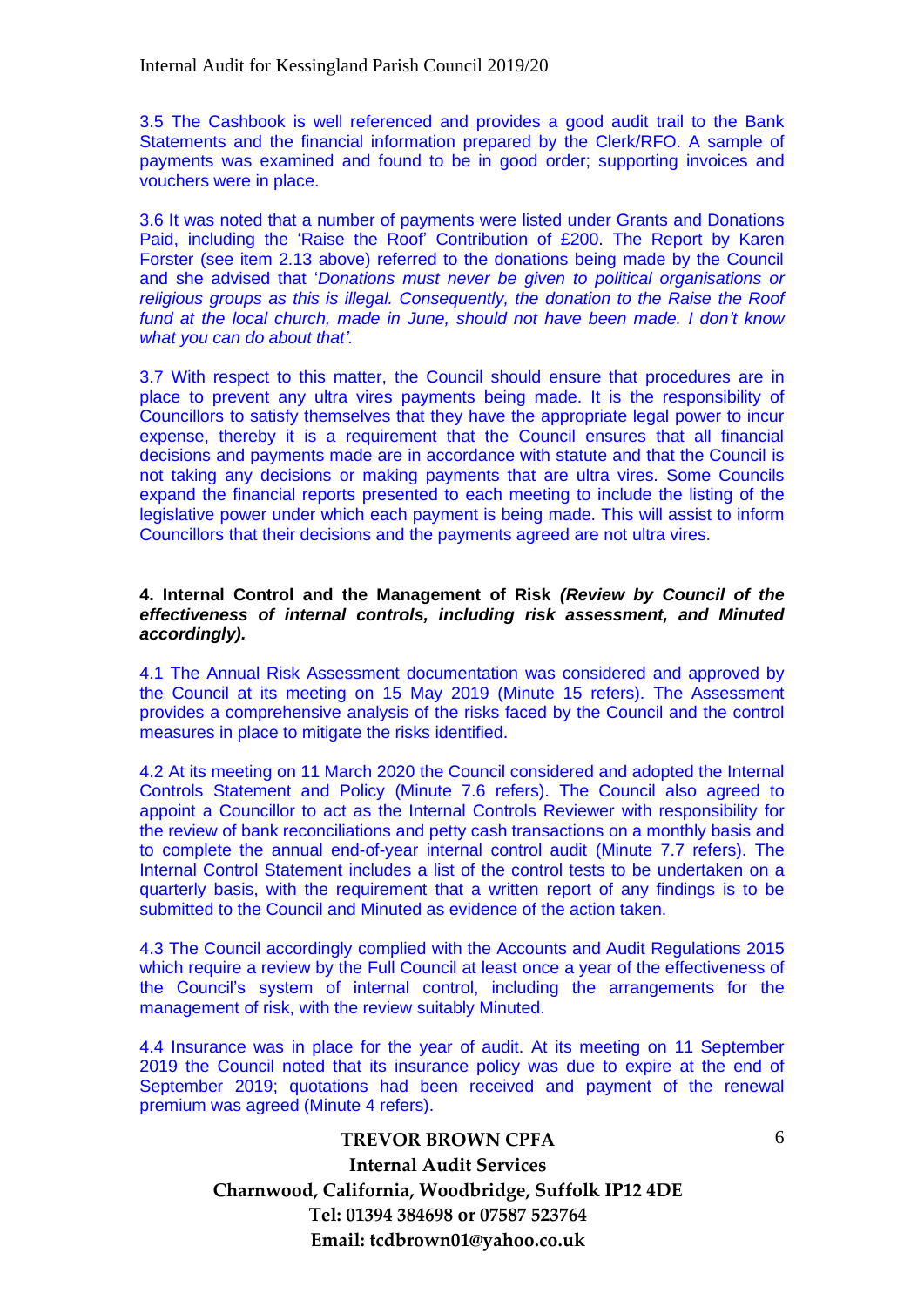4.5 Employer's Liability cover and Public Liability cover each stand at £10m. The level of Fraud and Dishonesty (Fidelity) cover stands at £250,000, which is marginally lower than the current recommended guidelines which provide that the cover should be at least the sum of the year-end balances plus 50% of the precept/grants (approximately £260,600 as at 31 March 2020). The Council should continue to monitor the situation during the year 2020/21 and, if necessary, increase the level of Fraud and Dishonesty (Fidelity) insurance cover to ensure that cover meets the recommended guidelines.

#### **5. Budgetary controls** *(Verification of the budgetary process with reference to Council Minutes and supporting documents).*

Precept 2019/20: £116,837.00 - Council's meeting on 9 January 2019, Minute 7.

Precept 2020/21: £119,688.57 - Council's meeting on 15 January 2020, Minute 10.2.

5.1 The precepts were agreed in full Council and the precept decision and amount have been clearly Minuted. The current Clerk/RFO ensures that the Council is aware of responsibilities, commitments, forward planning and the need for adequate reserves.

5.2 Examination of the accounts and supporting documentation for the year under review (2019/20) confirmed that the Council prepared detailed estimates of the annual budget and of receipts and payments. The Clerk/RFO at that time submitted the Draft Budget for 2019/20 to the Council at its meeting on 9 January 2019 (Minute 7 refers) including a schedule detailing the outturn of Accounts for 2017/18, the Spend to Date for 2018/19 and a Draft Budget for 2019/20 for comparative purposes.

5.3 A Budget for the year 2020/21 was presented to Council and approved at the meeting held on 15 January 2020. However, at its meeting on 12 February 2020 the Council noted that at the time the precept for 2020/21 had been agreed the budget had not matched the precept as it had been calculated using the previous vear's budget, which had been set at a level which exceeded the precept. In order to rectify this, the Clerk/RFO amended the budget for 2020/21 to match the precept and the revised budget was approved on 12 February 2020 (Minute 9.1 refers).

5.4 The Council's Overall Reserves at 31 March 2020 stood at £200,783.15, of which £155,547.40 were Earmarked and Restricted Reserves, as follows:

| <b>Council Legal Requirement:</b> | £120,000.00 |
|-----------------------------------|-------------|
| <b>Legal Expenses:</b>            | £10,500.00  |
| Elections:                        | £2,000.00   |
| <b>CIL Funds:</b>                 | £22,047.40  |
| <b>Tools/Equipment:</b>           | £1,000.00   |

5.5 The General Reserves (Overall Reserves less Earmarked/Restricted Reserves) as at 31 March 2020 totalled £45,235.75. The generally accepted best practice requires General (non-earmarked revenue) Reserves to be equal to three to six months of contractual expenditure and the Council has achieved that guideline. The

## **TREVOR BROWN CPFA Internal Audit Services Charnwood, California, Woodbridge, Suffolk IP12 4DE Tel: 01394 384698 or 07587 523764 Email: tcdbrown01@yahoo.co.uk**

7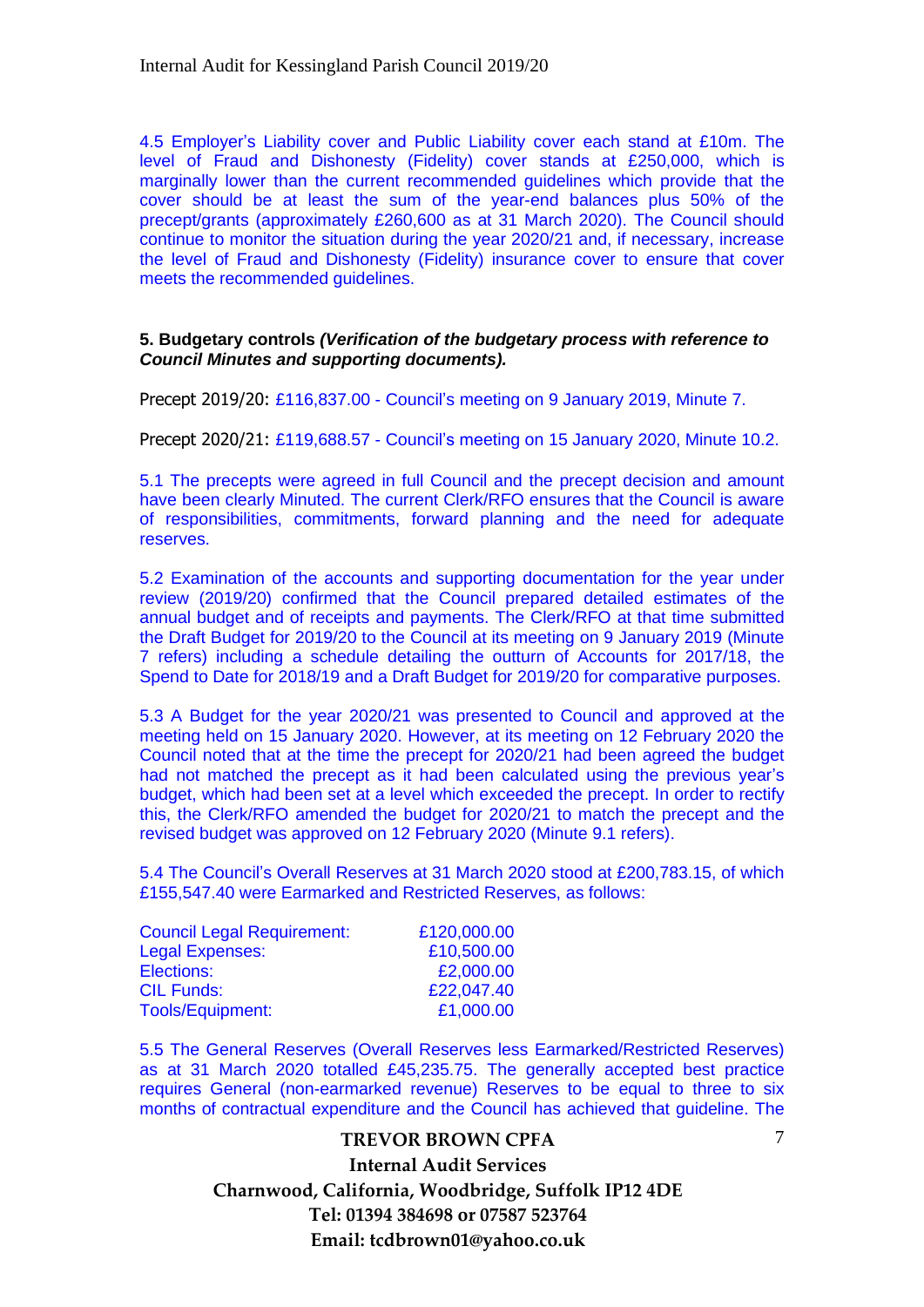Council is maintaining sufficient reserves and contingency sums to meet, within reason, any unforeseen items of expense that may occur.

5.6 The Clerk/RFO advised Internal Audit that a Reserves Policy is currently under construction and it is expected that the amount of £120,000 earmarked under 'legal requirement' will be broken down into more closely defined and specific areas of anticipated expense.

#### **6. Income Controls** *(regarding sums received from Precept, Grants, Loans and other income including credit control mechanisms).*

6.1 Receipts recorded in the Cashbook were cross referenced with the bank statements on a sample basis and were found to be in order.

6.2 At its meeting on 13 February 2019 the Council considered and approved a revised Allotments Tenancy Agreement for 2019/20 and agreed the allotment fees and charges to apply from 2020/21, as these needed to be notified to tenants a year in advance (Minute 8 refers).

6.3 An Allotments Register is being maintained which lists (inter alia) the plots available, the plot holder, the sums due and the amounts paid. The Clerk/RFO confirmed that no allotments debts were outstanding as at the year-end, 31 March 2020.

#### **7. Petty Cash and Bank Card** *(Associated books, approved system in place).*

7.1 At the meeting on 12 February 2020 the Council agreed to introduce a Petty Cash system and to provide bank cards for the Clerk/RFO and Assistant Clerk. A Petty Cash Account of £100 was agreed and the Clerk/RFO was asked to develop a policy and paperwork to control and manage the system (Minute 9.5 refers).

7.2 The Petty Cash Policy and Procedures were considered and adopted by the Council at its meeting on 11 March 2020 (Minute 7.2 refers). The Council noted that the system was in operation at that time.

7.3 The Council's Financial Regulation item 6.21 details the controls to be exercised over the Petty Cash Account.

7.4 As part of this End-of-Year Audit, the Internal Auditor examined the operation of the Petty Cash system in order that the necessary confirmation/assurance could be provided in the Annual Internal Audit Report within the 2019/20 Annual Governance and Accountability Return (AGAR). The system was found to be in order with vouchers supporting sums drawn from the Account.

7.5 It was noted that the initial setting up of the Account was made through a payment of £100 from the bank account (cheque 103543 dated 26 February 2020 refers). The Account has not been identified as a Petty Cash Account by Rialtas in the End of Year Accounts. Accounting practice provides that Petty Cash is normally identified as a separate account and brought into the Bank Reconciliation as such.

### **TREVOR BROWN CPFA**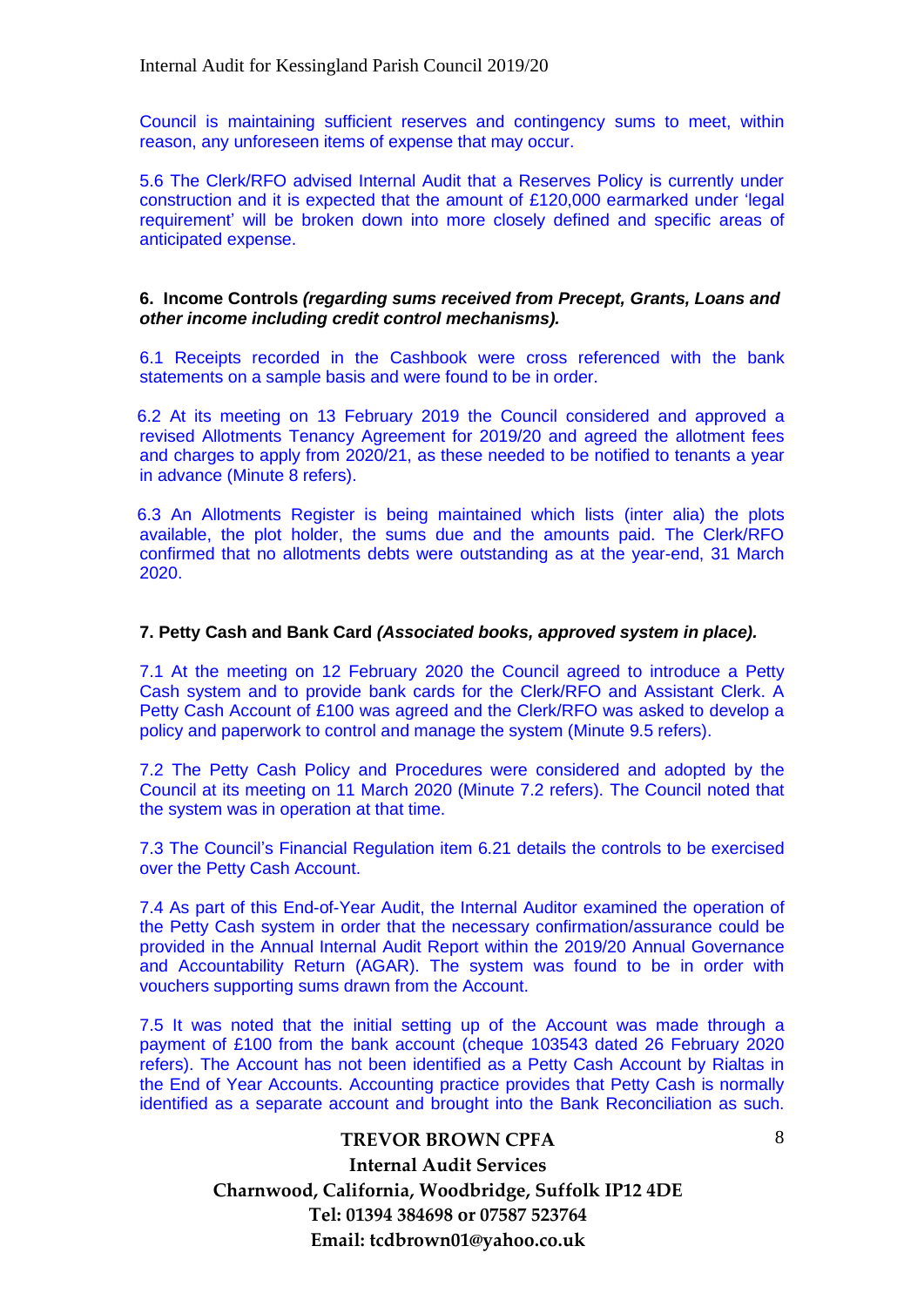The Clerk/RFO agreed to raise this issue with Rialtas in order that the correct accounting arrangements can be put in place.

#### **8. Payroll Controls (***PAYE and NIC in place; compliant with HMRC procedures; records relating to contracts of employment).*

8.1 Payroll Services are administered on behalf of the Council by the Suffolk Association of Local Councils (SALC) in accordance with HMRC requirements. PAYE is in operation and payments have been made to HMRC. Detailed payslips for the month of March 2020 and the P60 End of Year Certificates for members of staff were presented to Internal Audit for examination.

8.2 The Council received a report detailing a number of personnel matters/recommended salary increases for 2019/20 at its meeting on 13 February 2019. At its meeting on 15 May 2019 the Council approved the appointments of the Cleansing Operative (Post A) and Cleansing Operative (Post B)/Gate Operative and agreed changes in the Contract of Employment for the Grounds and Village maintenance Technician (Minute 24 refers).

8.3 Leading into the change in key personnel in the year, the Council sought guidance from the Suffolk Association of Local Councils (SALC) to determine the way forward. It was noted by the Council on 9 October 2019 that SALC were able to operate the Council's Payroll Services and provide training on the Council's financial system. The Council also noted that a Councillor would be meeting all staff to discuss changes to payroll and all new contracts would be brought into line including a statement that overtime is to be approved prior to it being worked (Minute 11 refers).

8.4 The Minutes of the Council's meeting on 15 January 2020 note that Contracts of Employment for key staff were considered and approved together with supporting staff (Minute 15 refers). A Contract of Employment is in place for the Assistant Parish Clerk. The Contract of Employment for the Clerk/RFO has yet to reflect the RFO responsibilities applied to the post. The Clerk/RFO confirmed that this matter is being addressed by the Council.

8.5 It was reported to Council on 14 September 2016 that the Pensions Regulator had confirmed the Council's Declaration of Compliance with the workplace pensions legislation. Every three years the Council has a legal duty as an employer to assess and re-enrol eligible staff who have left the workplace pension scheme. A redeclaration of compliance must then be submitted. Re-enrolment with the Pensions Regulator was due no later than 3 December 2019; the Clerk/RFO was not able to confirm that a re-declaration had been made by any of his predecessor Clerk/RFOs and agreed to follow up this matter with the Pensions Regulator.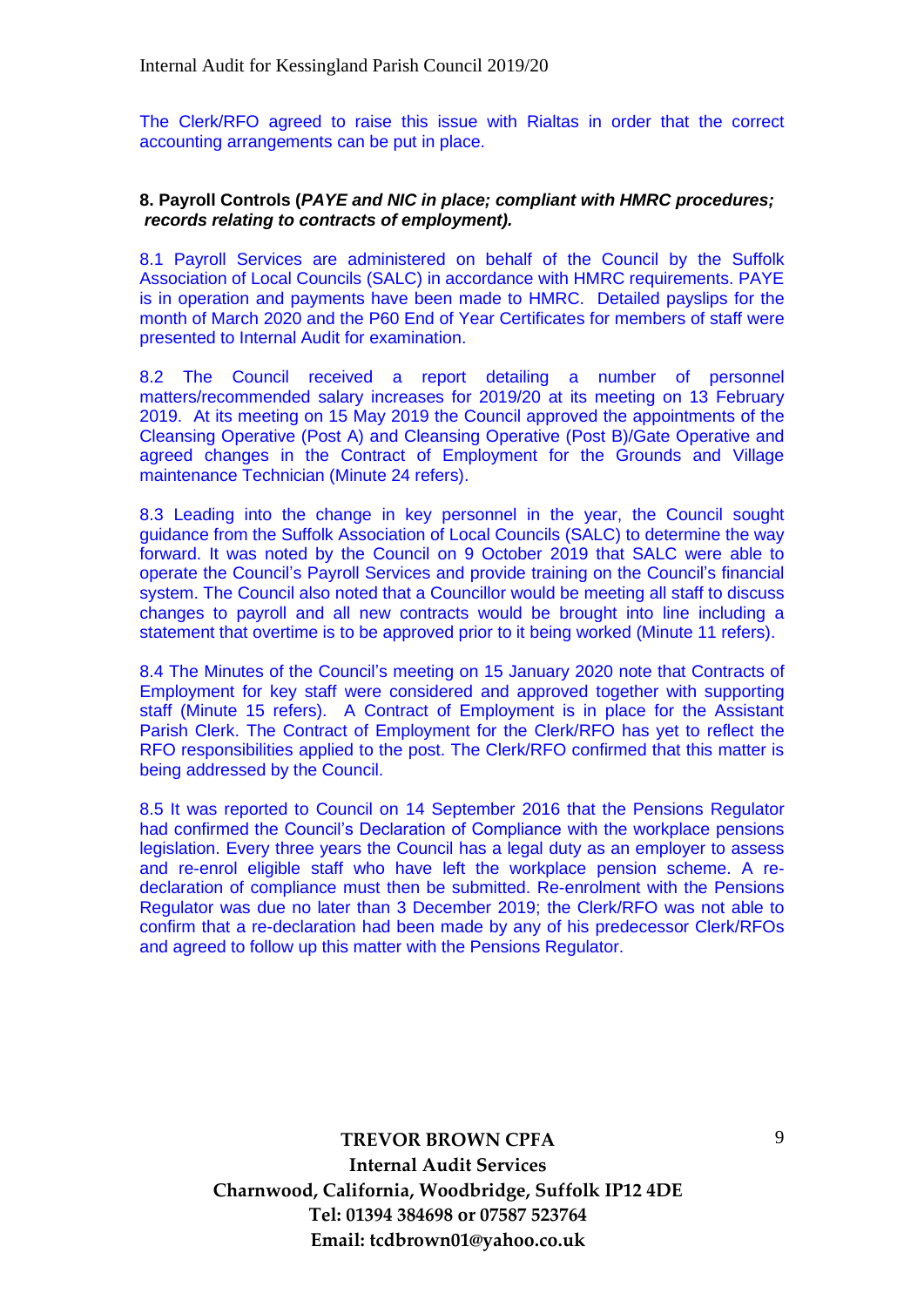#### **9. Assets Controls** *(Inspection of asset register and checks on existence of assets; recording of fixed asset valuations; cross checking on insurance cover).*

9.1 An Asset Register is in place; the Register for 2019/20 was reviewed and approved by the Council at its meeting on 12 June 2019, having been updated to reflect acquisitions and disposals of assets (Minute 7e refers).

9.2 As at 31 March 2020 the Register displayed a value of £325,347, an increase of £32,749 from the end of the previous year and reflects the significant acquisitions of CCTV equipment and the Allotments Entrance Ramp during the year of account.

9.3 The Register complies with the current requirements which provide that each asset should be recorded at a consistent valuation, year-on-year. Assets are displayed at original purchase cost or, where the original purchase price is unknown, at a nominal/community value.

9.4 The Register includes a column which displays the amount each asset is insured to assist in a comparison between the items and values listed in the Asset Register with those included within the property insured schedules of the Council's Insurance Policy.

9.5 The value as at 31 March 2020 has been correctly placed in Box 9 of Section 2 of the AGAR.

#### **10. Bank Reconciliation** *(Regularly completed and cash books reconcile with bank statements).*

10.1 As referred to at item 3.1 above, there were significant periods of time in the 2019/20 year when the Rialtas Accounting System was not kept up to date with the payments and receipts made by the Council. As such, a reconciliation between the Accounts and the Council's bank statements was not achieved. The Council noted at its meeting on 11 March 2020 that whilst an overview of council finances had been provided to Councillors, no bank reconciliation had been provided to the Council. Accordingly, the Internal Auditor is unable to certify at item I in the Annual Internal Audit Report in the 2019/20 AGAR that *'Periodic bank account reconciliations were properly carried out in the year'.*

10.2 Following his taking up his duties in January 2020 the current Clerk/RFO proceeded to complete the upload of all 2019/20 financial information onto the Rialtas Accounting System in order to achieve the necessary bank reconciliations and to re-gain overall financial control. The Clerk/RFO confirmed to Council on 11 March 2020 that procedures had been put into place to ensure the presentation of bank reconciliations in the year 2020/21.

10.3 The bank statements as at 31 March 2020 for the Barclays Community (main current) Account, the Community (Events) Account and the Nationwide Building Society business 3-year Fixed Rate Saver Account (statement as at 1 March 2020) reconciled with the End-of-Year accounts and agreed with the overall bank reconciliation.

10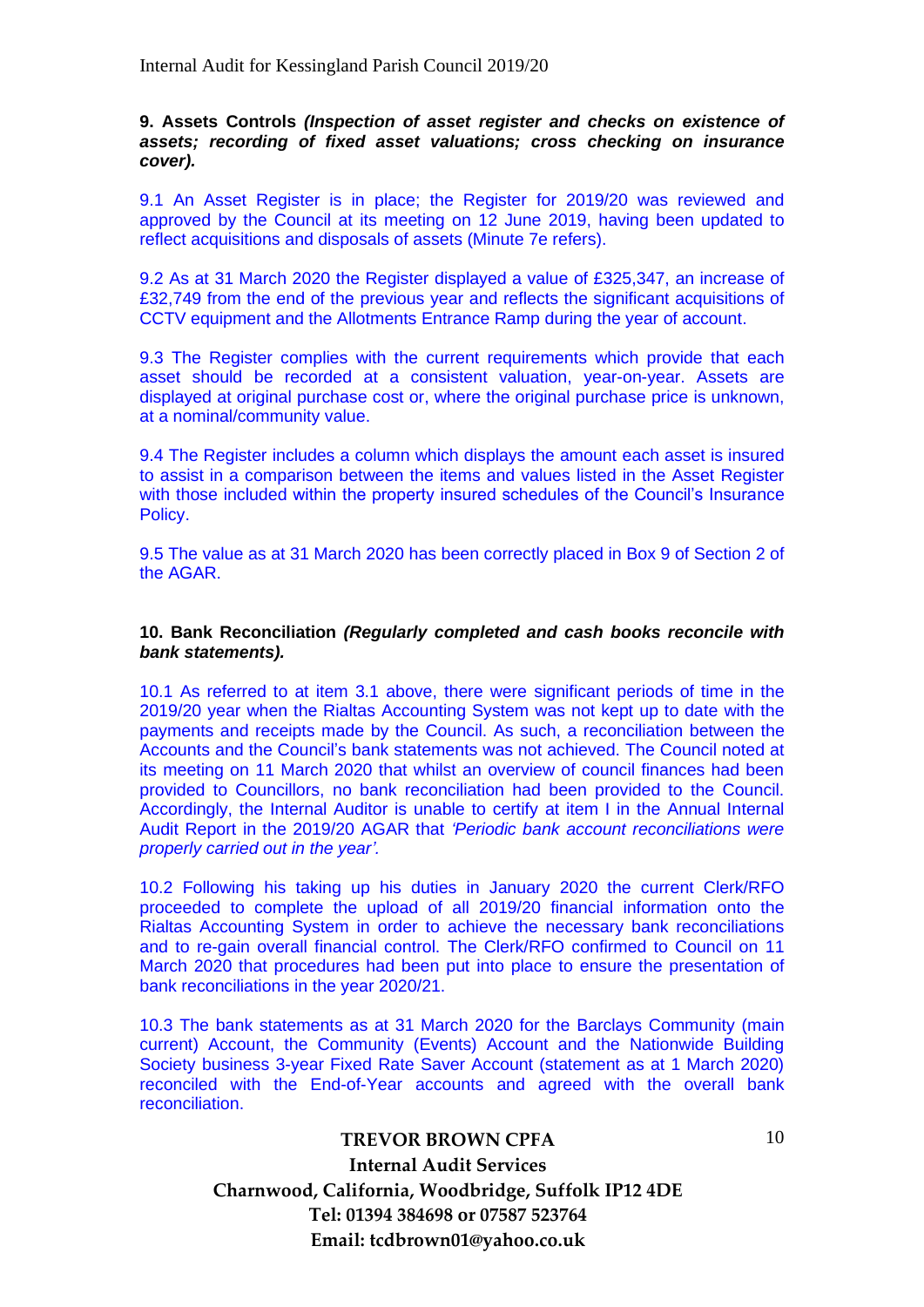10.4 The amounts held in Barclays Bank PLC as at 31 March 2020 significantly exceeded the £85,000 amount covered by the Financial Services Compensation Scheme (FSCS) for Smaller Local Councils. The Clerk/RFO agreed to examine this matter and, if required by the Council, review the amounts held in the bank accounts in order that the public funds are fully protected by the FSCS Scheme for Smaller Local Councils.

10.5 There are two additional Barclays bank accounts which are under the jurisdiction of the Council viz. the Francis Road Maintenance Account and the Compass Suite Account. The Council has an 'arm's length' relationship with these charitable bodies and neither account forms part of the Council's End-of-Year accounting or banking processes. The Council's position relating to these bodies needs to be clarified in order that the Council's role and responsibilities relating to these accounts can be clearly identified. The Clerk/RFO advised the Internal Auditor that the Council is planning to examine this matter during the year 2020/21.

**11. Year End procedures** *(Regarding accounting procedures used and can be followed through from working papers to final documents. Verifying sample payments and income. Checking creditors and debtors where appropriate).*

11.1 The Council was advised at its meeting on 11 March 2020 that RBS would be attending the Council to complete the annual closedown of the accounting system during May 2020.

11.2 The End-of-Year accounts are prepared on a Receipts and Payments basis and were in good order. Sample audit trails were undertaken and were found to be in good order.

**12. Internal Financial Controls, Payments Controls and Audit Procedures**  *(Confirmation that the Council has satisfactory internal financial controls in place for making payments with adequate documentation to support/evidence payments made. Any previous audit recommendations implemented).*

12.1 The current Clerk/RFO provides comprehensive financial reports to Council meetings and Councillors are provided with information to enable them to make informed decisions.

12.2 Councillors normally receive and approve a Schedule of Payments at each meeting of the Council. At its meeting on 15 May 2019, the Council confirmed its approval to the direct debit payments 2019/20, the bank signatories for 2019/20 and the continued practice of online payments being made. The procedure for electronic payments provides that the Clerk/RFO, as the system administrator for on-line banking, puts forward requests for payments to be made. Two Councillors act as Authorised Signatories, either one of whom can provide on-line approval for the payment generated by the Clerk/RFO. Financial Regulations 6.10 to 6.17 formally detail the procedures to be followed for on-line payments.

12.3 However, at the present time the bank mandate for the Clerk/RFO has yet to be processed by Barclays Bank so that one Councillor initiates the payment from the

> **TREVOR BROWN CPFA Internal Audit Services Charnwood, California, Woodbridge, Suffolk IP12 4DE Tel: 01394 384698 or 07587 523764 Email: tcdbrown01@yahoo.co.uk**

11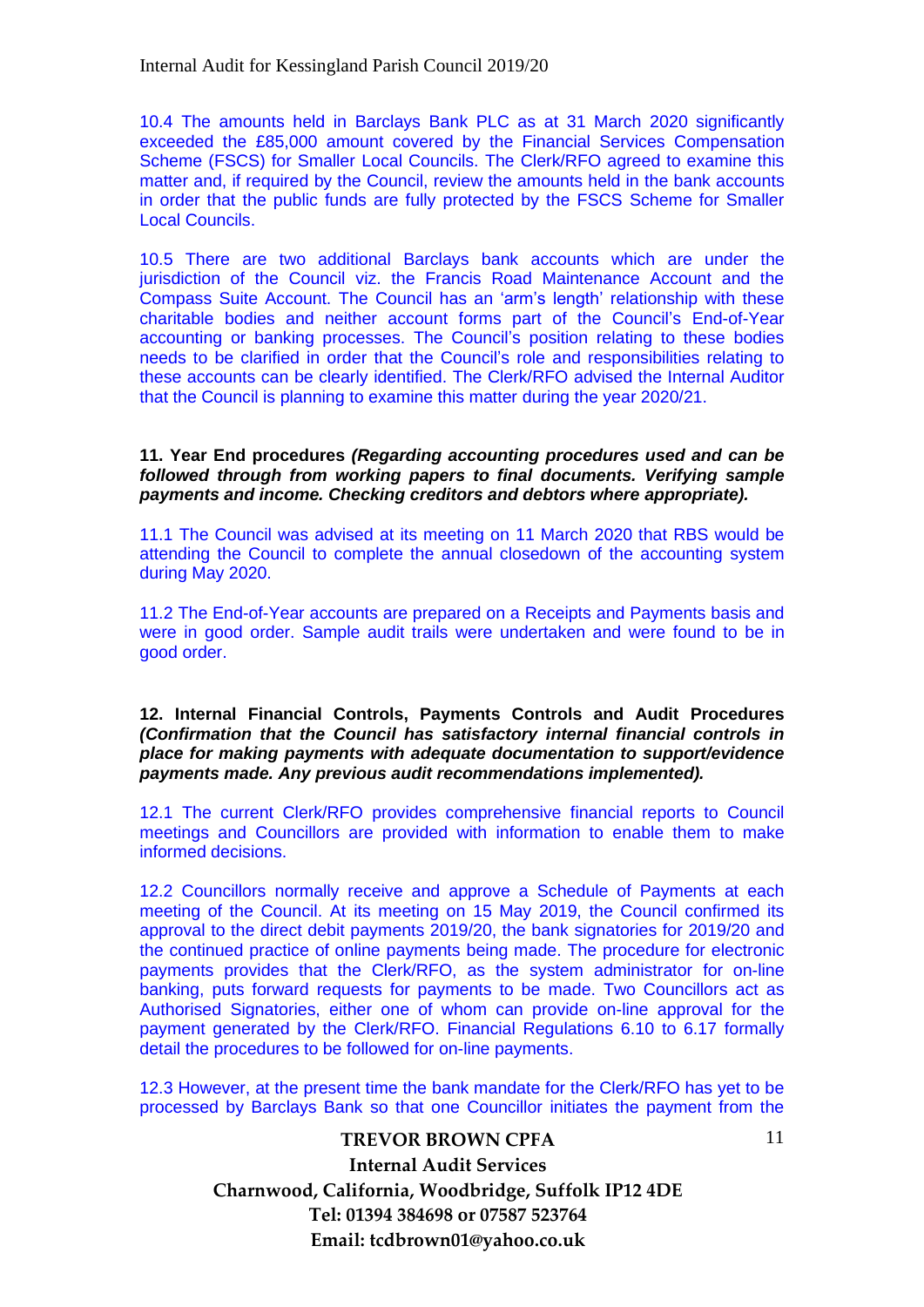details supplied by the Clerk/RFO and the second Councillor authorises the payment. A Finance Control Sheet is completed and attached to each invoice/voucher for payment.

12.4 Some cheque payments are being made by the Council. The cheque counterfoils are being initialled by Cheque Signatories in accordance with the requirements of the Council's Financial Regulations (Item 6.5, under Instructions for the Making of Payments).

12.5 Details of bank account balances are presented to meetings of the Council. The Schedule of Payments was presented to the Council at each meeting other than in January 2020 when the Minutes do not record the presentation of the Schedule. Payments and receipts are currently listed in the Council's Minutes as part of the overall financial control framework.

12.6 At its meeting on 12 June 2019 the Council received the Internal Audit Report for the previous year (2018/19) (Minute 7c refers). No matters of concern were raised in the report.

12.7 The Council appointed the Internal Auditor for the 2019/20 year of account at its meeting on 15 May 2019 (Minute 13 refers) and the position was confirmed at the meeting on 11 March 2020 (Minute 7.10 refers).

#### **13. External Audit** *(Recommendations put forward/comments made following the annual review).*

13.1 The External Audit review for the previous year, 2018/19, was undertaken by PKF Littlejohn LLP. No matters of concern were raised in the External Auditor's Report.

13.2 The account from PKF Littlejohn was included in the schedule of payments for September 2019 but the External Audit Report was not reported to Council at that time due to the changeover in staffing. Accordingly, at the meeting on 11 March 2020 the Clerk/RFO informed the Council of the conclusion of the audit and presented the External Audit Report and End-of-Year Certificate to the Council. The conclusion of the External Audit for 2018/19 was formally noted and both the Report and Certificate were accepted (Minutes 7.4 and 7.5 refer).

### **14. Publication Requirements in accordance with the Accounts and Audit Regulations 2015.**

14.1 Under the Accounts and Audit Regulations 2015, authorities were required to publish the following information on a publicly accessible website:

Before 1 July 2019 authorities must publish:

- a) Notice of the period of the exercise of public rights and a declaration that the accounting statements are as yet unaudited.
- b) Section 1 Annual Governance Statement 2018/19 in the Annual Governance and Accountability Return (AGAR) approved and signed.

**TREVOR BROWN CPFA**

**Internal Audit Services**

**Charnwood, California, Woodbridge, Suffolk IP12 4DE Tel: 01394 384698 or 07587 523764 Email: tcdbrown01@yahoo.co.uk**